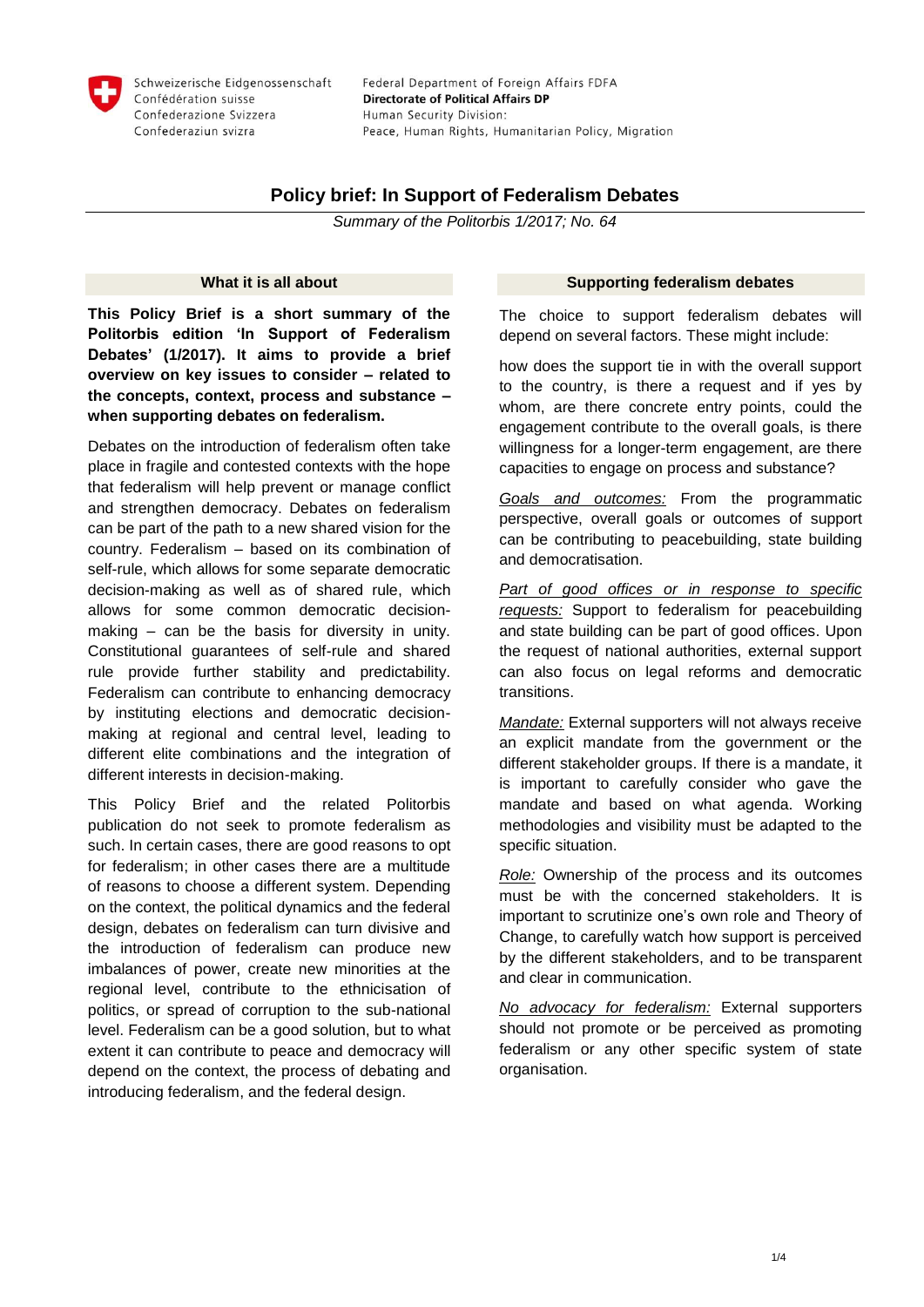#### **Concepts: What is federalism, what are the alternatives?**

In short, federalism is constitutionally guaranteed self-rule and shared rule. Coming together, holding together, asymmetric, territorial, two- or three-tiered federalism, decentralisation, devolution – the Politorbis will provide clarity on the meaning of these and many additional terms (chapters 1-3).

*Clarifying concepts as an entry point:* A shared understanding of the different concepts can benefit the quality of the debate. Building a common understanding of key terms is often an important entry point for engaging with different stakeholders.

*Tailor-made:* The variety of federal experiences is an opportunity for stakeholders to develop a tailor-made institutional design for their context, in line with their aspirations.

*Alternatives*: Being aware of alternative forms of state organisation and that federalism can be complemented with other approaches can further help in the development of options that correspond to the specific context.

## **Context: Take context as a starting point and maintain a systemic perspective**

The understanding of federalism, the political feasibility of reforms or the best ways to discuss the future state organisation will depend on the context. Federalism debates often take place as part of peacebuilding and state building or transitions to democracy. The Politorbis describes these different contexts in more detail (chapter 4).

*Processes are interlinked:* When federalism debates are supported within a context of peacebuilding and state building or democratic transitions, the relation of the federalism debate to these processes must be carefully analysed and monitored. These processes are interlinked and impact on each other.

*Context- and conflict-sensitivity:* Support for federalism debates must be based on a good understanding of the context, its stakeholders and their (sometimes conflicting) interests as well as the debate dynamics. Dynamics will change over time. Support must be provided in a context- and conflictsensitive way. While parts of the federalism debates will be highly technical, political issues are likely to remain at the forefront. There is a high probability that some federalism-related issues will be contentious.

## **Process: The frame of peace negotiations, national dialogues and constitutional processes**

'Federalism debates' as used here are formal and rule-governed political processes. Federalism debates are often part of peace negotiations, national dialogues or constitution-making processes. The impact of conducting a federalism debate within these different kinds of processes is described in more detail in the Politorbis (chapters 6-7).

*Engage on process:* Whenever possible it is recommended to engage on process. Advice on process design, space for dialogue, assistance in the search for common ground, help in reframing and refocusing the debate on the vision and the challenges that should be addressed is needed. It will be important for external supporters to think about quality criteria for a good process, as the process will be key to the legitimacy of the federal design and its *chances* of being implemented.

*Supporting stakeholders to build a vision:* It is desirable that stakeholders discuss their reality and the challenges they are facing and develop their own visions of the state so that the discussion on state organisation can focus on exploring *options* (federal and non-federal) that contribute to achieving the vision. External supporters can contribute by providing the necessary space for these reflections.

*Be aware of strengths and weaknesses of different processes: Peace negotiations* can lead to an agreement among former conflicting parties; *national dialogue* can help broadening consensus on change, addressing the past and building a vision of the future; and inclusive and participatory *constitution-making processes* can entrench and further legitimise decisions that have been taken. Sequenced or in combination, for sustainable solutions, these processes must provide for elite buy-in and broad ownership.

*Principles and specifics:* If possible, decisions concerning federalism in peace negotiations or in a national dialogue should remain *on a level of principles* that show the underlying objectives (for instance a principle on the naming of federal units could be: the names of federal units shall be selected so that all communities within the federal unit can identify with it.) Any kind of federal design needs to be enshrined in a future constitution. If possible, specifics of a particular federal political design should therefore be left to a constitutionmaking process.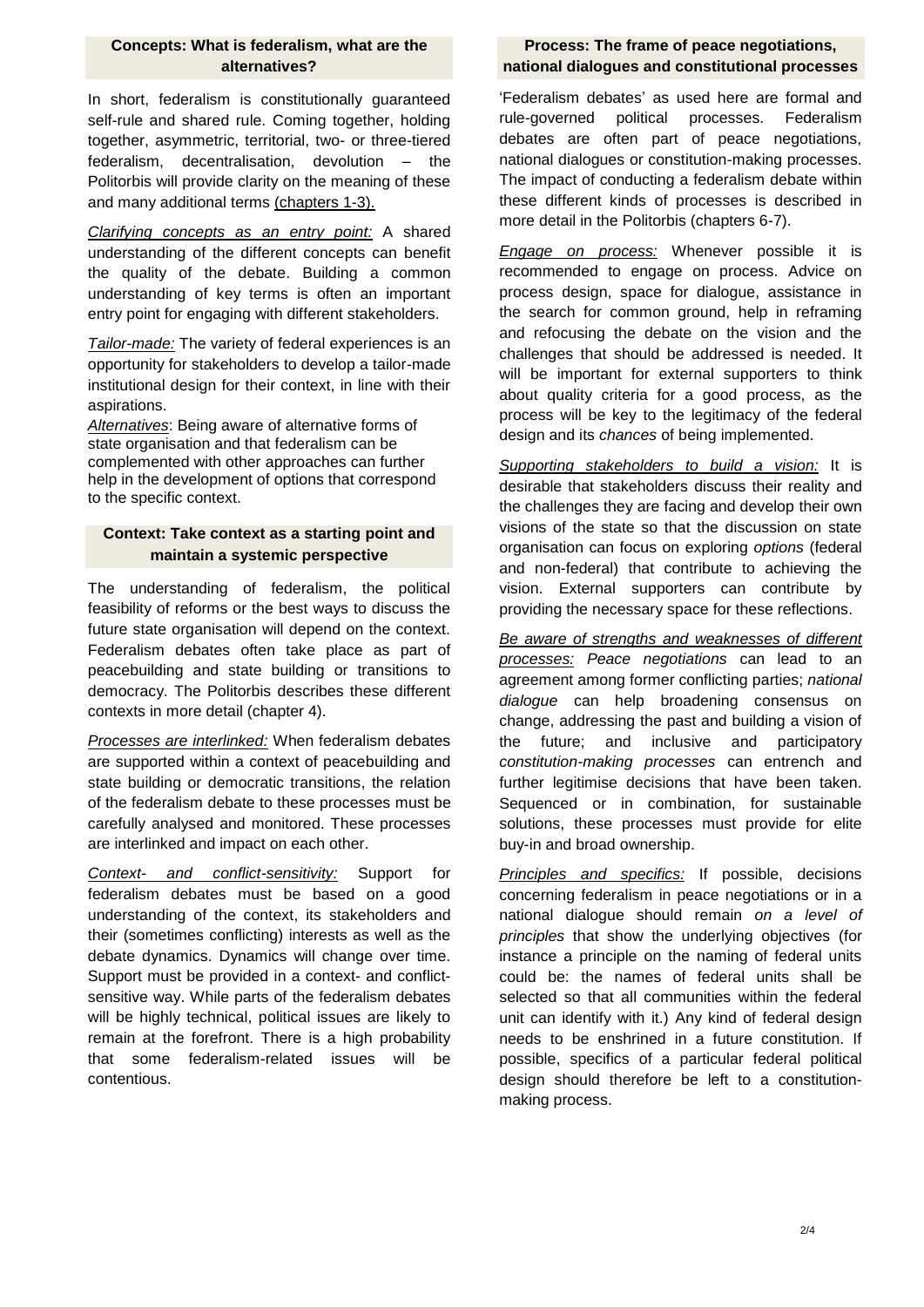*Monitoring of the process and regular assessments*:

It is important for external supporters to think about quality criteria for a good process, as this strongly enhances the legitimacy of any federal design and, as such, the chance that such a reform will be implemented. Perceptions on federalism will change over time. Therefore, monitoring of the debates and regular assessments are needed.

*Inclusiveness:* To ensure broad ownership, debates must be inclusive. For assessing inclusiveness, a close look at the different interests that exist and how they are represented is needed. Always cooperating with the same groups and persons can create blind spots in the external supporter's understanding of the dynamics of the federalism debate.

*Empowering groups:* In many cases, external supporters want to contribute to empowering different groups. It is important to realise that 'politically disadvantaged' does not always mean disadvantaged in respect to knowledge on federalism. In many cases, it might be worthwhile to also work with the dominant group, which often has less knowledge of federalism and feels less inclined towards it.

#### **Substance: Federal design options**

The best form of federalism is the one that is embraced by all sides and that contributes to achieving a shared vision of the state. There are as many federal models as there are federations. Support for federal design can be directed at providing knowhow on different options, providing advice on methodologies, using inputs on substance to build relations and trust, creating a common understanding as a basis for dialogue, reframing and refocusing discussions, and contributing to informed decision-making.

In the Politorbis, external supporters will find advice in respect to issues that tend to come up and may turn contentious in federalism debates (chapters 8 - 15). In addition, Annex 3 provides a table with questions designed to help stakeholders agree on a federal design.

*How to demarcate federal units?* One of the most challenging issues tends to be the demarcation of federal units. There are no fixed rules on how to demarcate federal units or what criteria to use (capacity and/or identity-related); however as a rule of thumb, federations with less than 4 federal units

or with a federal unit that encompasses more than 50% of the population tend to be less stable than federations with more federal units. Often, reframing and broadening the debate to overcome competing demands is needed.

*How to distribute powers and resources*? The distribution of powers and resources is both politically and technically challenging and, in particular, the allocation of resources can be contentious. There are criteria, principles and methodologies that can be used to determine the distribution of powers and resources. Special emphasis must be placed on matching powers and resources and on organising issues related to natural resources.

*What to consider in establishing a second chamber of Parliament?* The second chamber of Parliament is important for shared rule. Nevertheless, it sometimes receives less attention in federalism debates though there are a variety of options on how to organise the second chamber with important impact on the power balance and overall functioning of the federation.

*How much importance should federalism give to ethnic diversity?* In many cases, federalism is advocated by ethnic groups. In such cases, it is likely that different features will be discussed that aim at accommodating ethnic groups, e.g. demarcation of federal units based on settlement patterns, or the composition of the second chamber of Parliament. It tends to be easier to come to an agreement when the discussion is broader than federalism alone, e.g. to also discuss the preamble, language provisions, and to find approaches that balance the interests of groups and the nation as such.

*Should federal units have their own constitution?* In many federal debates, the question arises whether federal units should have their own constitution. There seems to be only an either or answer here. It tends to be useful to look at comparative experiences and to explore underlying interests and avenues for reframing the debate.

*Do federal units have a right to self-determination?*  The right to self-determination often comes up in federalism debates and causes controversy. Federalism can contribute to internal selfdetermination. Federalism as such does not provide a right to external self-determination or secession.